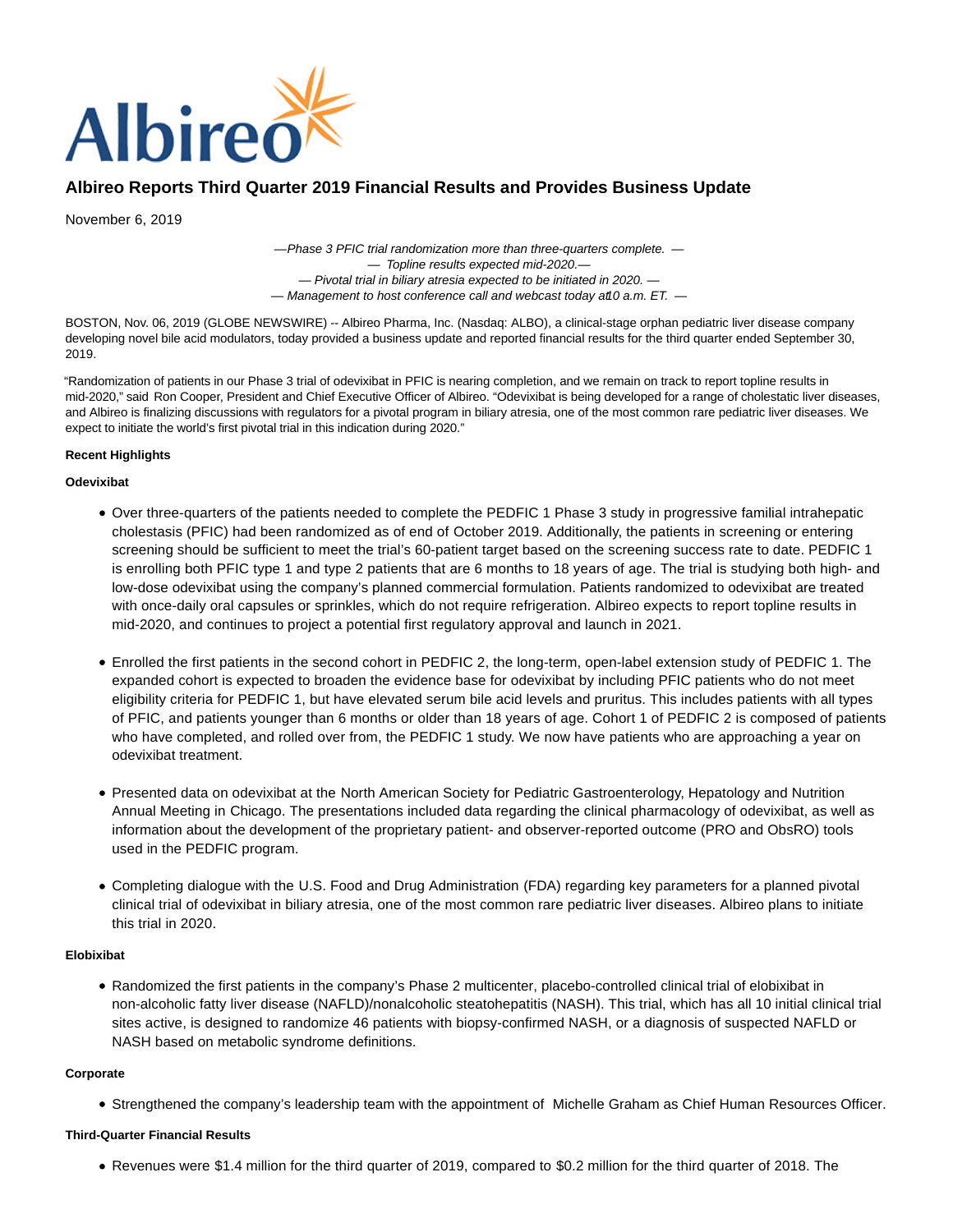year-over-year change was primarily the result of estimated royalty revenue received from EA Pharma for elobixibat for the treatment of chronic constipation.

- R&D expense was \$12.0 million for the third quarter of 2019, compared to \$9.7 million for the third quarter of 2018. The year-over-year change was primarily the result of personnel, and program expenses as we continue to increase our headcount, and program activities, respectively.
- G&A expense was \$6.0 million for the third quarter of 2019, compared to \$3.9 million for the third quarter of 2018. The year-over-year change was primarily the result of personnel and related expenses as we continue to increase our headcount.
- Net loss for the third quarter of 2019 was \$21.9 million, or  $$(1.73)$  per share, compared to \$14.0 million, or  $$(1.17)$  per share for the third quarter of 2018.
- The company had cash and cash equivalents at September 30, 2019, of \$142.7 million, which compares to \$163.9 million at December 31, 2018.

#### **Financial Guidance**

For the full year 2019, the company anticipates total expenses, including R&D and G&A expenses, to be in the range of \$70M-\$75M. Albireo continues to anticipate that its current cash balance will be sufficient to meet its operating needs into 2021.

#### **Conference Call**

As previously announced, Albireo will host a conference call and webcast today, November 6, 2019, at 10 a.m. ET. To access the live conference call by phone, dial 877-407-0792 (domestic) or 201-689-8263 (international), and provide the access code 13694376. A live audio webcast will be accessible from the Media & Investors page of Albireo's website, [http://ir.albireopharma.com/.](https://www.globenewswire.com/Tracker?data=t1mv-OuuFfLKF3H6rJrE9OMyeF31PP4vN9fLojENY-18RAyG9IUIjeoE9mnUY6cS2UMm3tlscLJNG_6M7TmBJSKqeMZ5VXdBBHTN1pFEILA=) To ensure a timely connection to the webcast, it is recommended that participants register at least 15 minutes prior to the scheduled start time. An archived version of the webcast will be available for replay on the Events & Presentations section of the Media & Investors page of Albireo's website for 3 months following the event.

#### **About Albireo**

Albireo Pharma is a clinical-stage biopharmaceutical company focused on the development of novel bile acid modulators to treat orphan pediatric liver diseases, and other liver and gastrointestinal diseases and disorders. Albireo's lead product candidate, odevixibat, is being developed to treat rare pediatric cholestatic liver diseases and is in Phase 3 development in its initial target indication, progressive familial intrahepatic cholestasis (PFIC). Albireo's clinical pipeline also includes two Phase 2 product candidates. Elobixibat is in Phase 2 development in NAFLD and NASH. Approved in Japan for the treatment of chronic constipation, elobixibat is the first ileal bile acid transporter (IBAT) inhibitor approved anywhere in the world.

Albireo was spun out from AstraZeneca in 2008. Albireo Pharma is located in Boston, Mass., and its key operating subsidiary is located in Gothenburg, Sweden. The Boston Business Journal named Albireo one of the 2019 Best Places to Work in Massachusetts. For more information on Albireo, please visi[t www.albireopharma.com.](http://www.albireopharma.com/)

#### **Forward-Looking Statements**

This press release includes "forward-looking statements" within the meaning of the Private Securities Litigation Reform Act of 1995. Forward-looking statements include statements, other than statements of historical fact, regarding, among other things: the plans for, or progress, scope, cost, duration or results or timing for availability of results of, development of odevixibat, elobixibat or any other Albireo product candidate or program, including regarding the Phase 3 clinical program for odevixibat in patients with PFIC; the planned pivotal trial for odevixibat in biliary atresia, the Phase 2 clinical trial for elobixibat in NAFLD/NASH, the target indication(s) for development, the size, design, population, location, conduct, objective, enrollment, duration or endpoints of any clinical trial, or the timing for initiation or completion of or reporting of results from any clinical trial, including the double-blind Phase 3 PFIC trial for odevixibat, and the long-term open-label extension study, the planned pivotal trial for odevixibat in biliary atresia or the Phase 2 trial for elobixibat in NAFLD/NASH; the potential approval and commercialization of odevixibat; discussions with the FDA regarding our programs; the potential benefits or competitive position of odevixibat, elobixibat, or any other Albireo product candidate or program or the commercial opportunity in any target indication; the potential benefits of an orphan drug designation; the pricing of odevixibat if approved; the period for which Albireo's cash resources will be sufficient to fund its operating requirements (runway); or Albireo's plans, expectations or future operations, financial position, revenues, costs or expenses. Albireo often uses words such as "anticipates," "believes," "plans," "expects," "projects," "future," "intends," "may," "will," "should," "could," "estimates," "predicts," "potential," "planned," "continue," "guidance," and similar expressions to identify forward-looking statements. Actual results, performance or experience may differ materially from those expressed or implied by any forward-looking statement as a result of various risks, uncertainties and other factors, including, but not limited to: whether favorable findings from clinical trials of odevixibat to date, including findings in indications other than PFIC, will be predictive of results from the trials comprising the Phase 3 PFIC program or any other clinical trials of odevixibat; whether either or both of the FDA and EMA will determine that the primary endpoint for their respective evaluations and treatment duration of the double-blind Phase 3 trial in patients with PFIC are sufficient, even if the primary endpoint is met with statistical significance, to support approval of odevixibat in the United States or the European Union, to treat PFIC, a symptom of PFIC, a specific PFIC subtype(s) or otherwise; the outcome and interpretation by regulatory authorities of the ongoing third-party study pooling and analyzing of long-term PFIC patient data; the timing for initiation or completion of, or for availability of data from, clinical trials of odevixibat, including the trials comprising the Phase 3 PFIC program, and the outcomes of such trials; Albireo's completion of discussions with the FDA regarding the planned pivotal trial for odevixibat in biliary atresia; Albireo's ability to obtain coverage, pricing or reimbursement for approved products in the United States or European Union; delays or other challenges in the recruitment of patients for, or the conduct of, the double-blind Phase 3 trial; and Albireo's critical accounting policies. These and other risks and uncertainties that Albireo faces are described in greater detail under the heading "Risk Factors" in Albireo's most recent Annual Report on Form 10-K or in subsequent filings that it makes with the Securities and Exchange Commission. As a result of risks and uncertainties that Albireo faces, the results or events indicated by any forward-looking statement may not occur. Albireo cautions you not to place undue reliance on any forward-looking statement. In addition, any forward-looking statement in this press release represents Albireo's views only as of the date of this press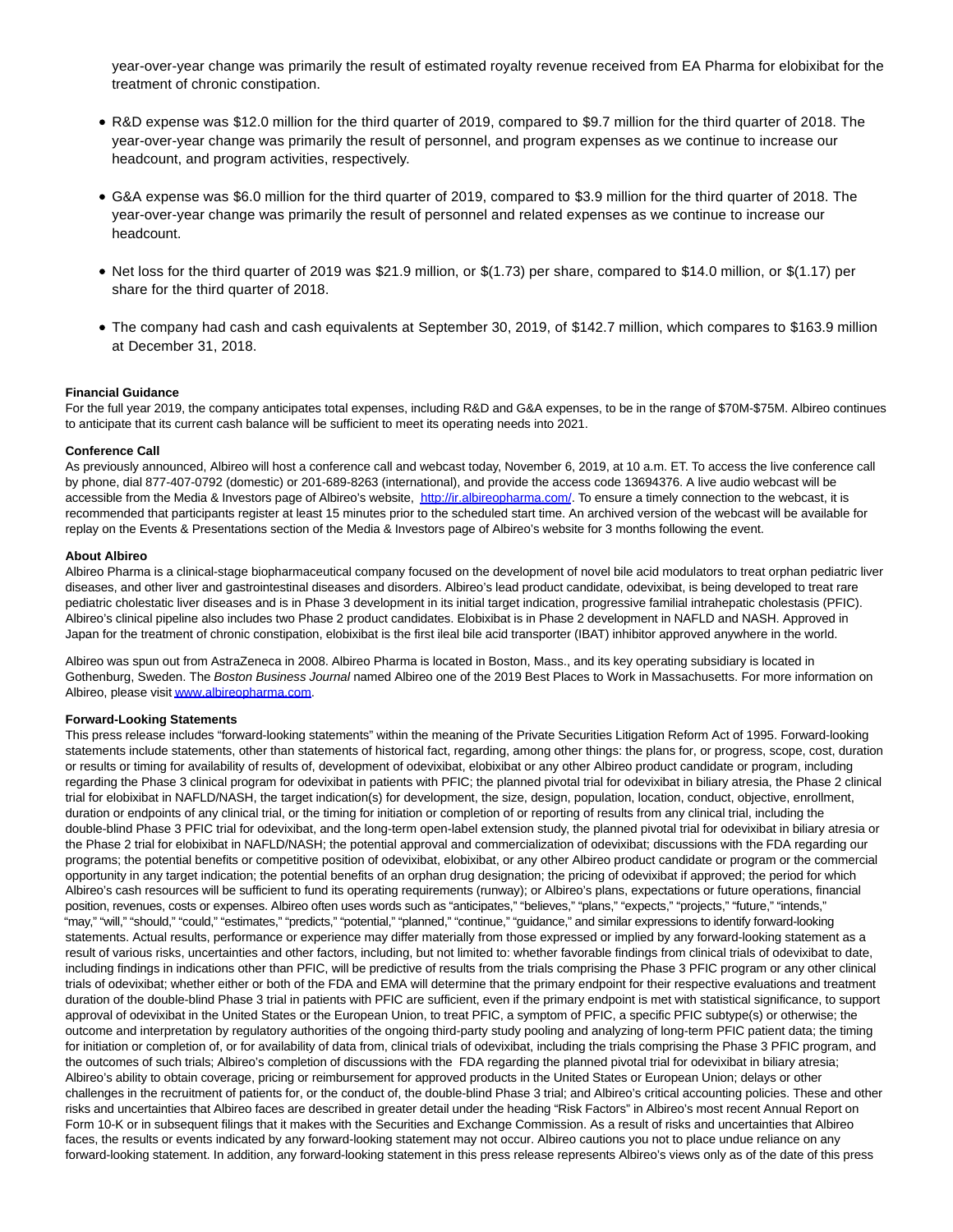release and should not be relied upon as representing its views as of any subsequent date. Albireo disclaims any obligation to update any forwardlooking statement, except as required by applicable law.

#### **Investor Contact:** Hans Vitzthum, LifeSci Advisors, LLC., 212-915-2568 **Media Contact:** Heather Anderson, 6 Degrees, 980-938-0260[, handerson@6degreespr.com](https://www.globenewswire.com/Tracker?data=pQ50LNIV-4F9NJ_V_BRsvezFFACcqTqIKrOwJDR5ezuGNRwAuIaj9ZnRoS3HP9-B9d6ZZ66KofjXQuR_Wa73OR2kpvc5TCB6PTuddSuH02Q=)

**Albireo Pharma, Inc.**

# **Condensed Consolidated Balance Sheets**

## **(in thousands, except share and per share data)**

**(unaudited)**

|                                                                                                                                           | September 30,<br>2019 | December 31,<br>2018 |  |  |
|-------------------------------------------------------------------------------------------------------------------------------------------|-----------------------|----------------------|--|--|
| <b>Assets</b>                                                                                                                             |                       |                      |  |  |
| Current assets:                                                                                                                           |                       |                      |  |  |
| Cash and cash equivalents                                                                                                                 | \$142,666             | \$163,885            |  |  |
| Prepaid expenses and other current assets                                                                                                 | 5,353                 | 3,765                |  |  |
| Total current assets                                                                                                                      | 148,019               | 167,650              |  |  |
| Property and equipment, net                                                                                                               | 633                   | 187                  |  |  |
| Goodwill                                                                                                                                  | 17,260                | 17,260               |  |  |
| Other assets                                                                                                                              | 5,578                 | 369                  |  |  |
| <b>Total assets</b>                                                                                                                       | \$171,490             | \$185,466            |  |  |
| <b>Liabilities and Stockholders' Equity</b>                                                                                               |                       |                      |  |  |
| Current liabilities:                                                                                                                      |                       |                      |  |  |
| Accounts payable                                                                                                                          | \$3,185               | \$4,352              |  |  |
| Accrued expenses                                                                                                                          | 8,459                 | 8,165                |  |  |
| Other current liabilities                                                                                                                 | 683                   | 308                  |  |  |
| <b>Total current liabilities</b>                                                                                                          | 12,327                | 12,825               |  |  |
| Liability related to sale of future royalties                                                                                             | 53,073                | 49,969               |  |  |
| Other long-term liabilities                                                                                                               | 4,418                 | 35                   |  |  |
| <b>Total liabilities</b>                                                                                                                  | 69,818                | 62,829               |  |  |
| Stockholders' Equity:                                                                                                                     |                       |                      |  |  |
| Common stock, \$0.01 par value per share - 30,000,000 authorized at                                                                       |                       |                      |  |  |
| September 30, 2019 and December 31, 2018; 12,685,326 and 11,969,928 issued and<br>outstanding at September 30, 2019 and December 31, 2018 | 126                   | 120                  |  |  |
| Additional paid in capital                                                                                                                | 242,638               | 214,694              |  |  |
| Accumulated other comprehensive income                                                                                                    | 10,573                | 4,293                |  |  |
| Accumulated deficit                                                                                                                       | (151, 665)            | (96, 470)            |  |  |
| Total stockholders' equity                                                                                                                | 101,672               | 122,637              |  |  |
| Total liabilities and stockholders' equity                                                                                                | \$171,490             | \$185,466            |  |  |

#### **Albireo Pharma, Inc.**

**Condensed Consolidated Statements of Operations**

# **(in thousands, except share and per share data)**

**(unaudited)**

|                                       | <b>Three Months Ended</b><br>September 30, |        | <b>Nine Months Ended</b><br>September 30, |          |  |  |
|---------------------------------------|--------------------------------------------|--------|-------------------------------------------|----------|--|--|
|                                       | 2019                                       | 2018   | 2019                                      | 2018     |  |  |
| Revenue                               | \$1.385                                    | \$237  | \$3.205                                   | \$12,169 |  |  |
| <b>Operating expenses:</b>            |                                            |        |                                           |          |  |  |
| Research and development              | 11.996                                     | 9,666  | 31.359                                    | 22.228   |  |  |
| General and administrative            | 6.010                                      | 3,850  | 16.788                                    | 12.216   |  |  |
| Other operating expense (income), net | 4.015                                      | (614)  | 6.319                                     | 1,377    |  |  |
| Total operating expenses              | 22.021                                     | 12.902 | 54.466                                    | 35,821   |  |  |